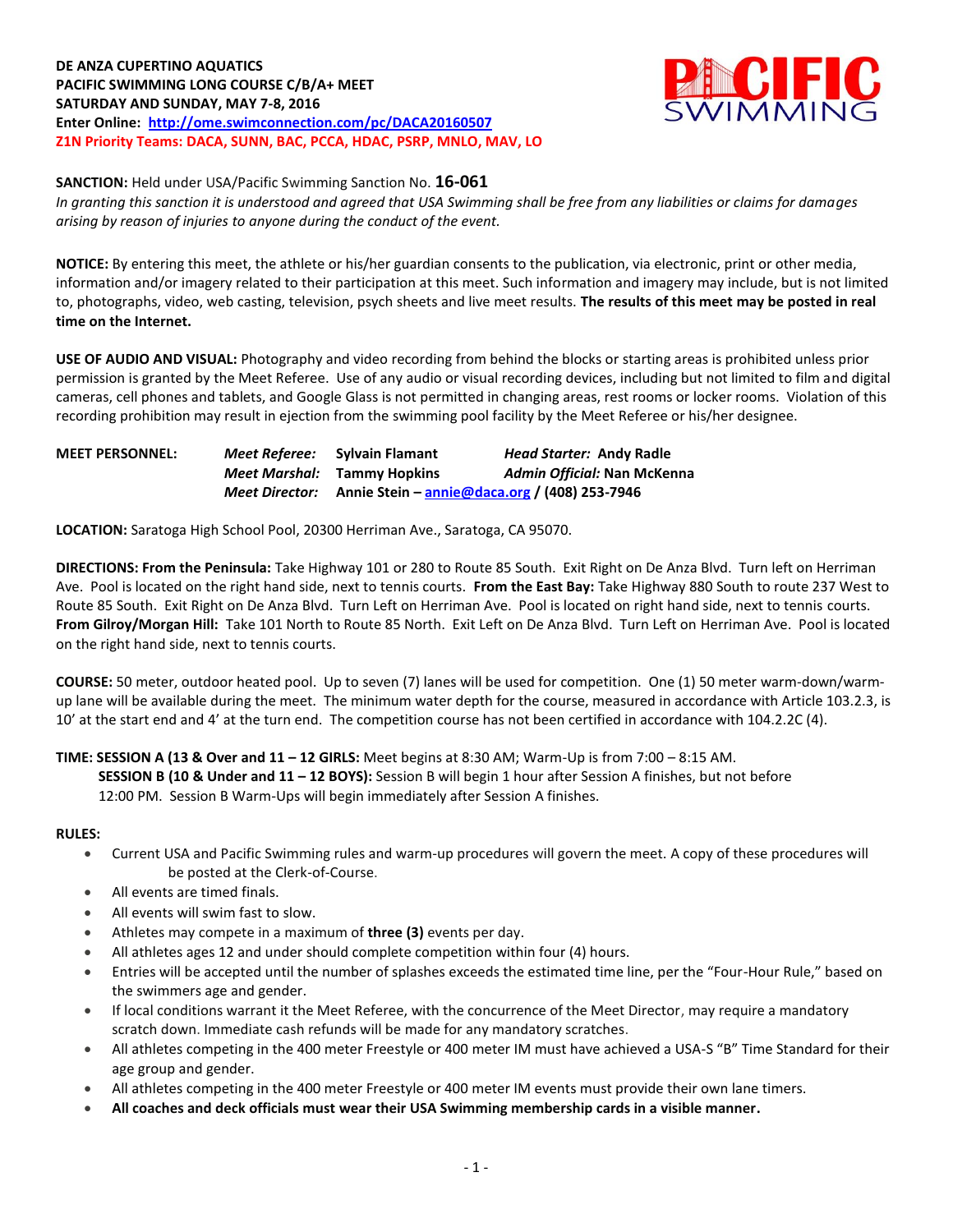**ATTENTION HIGH SCHOOL ATHLETES:** If you are a high school athlete in season, you need to be Unattached from this meet. It is the athlete's responsibility to be Unattached from this meet. You can un-attach at the meet if necessary. This does not apply to athletes swimming under the rules of the Nevada Interscholastic Activities Association (NIAA).

**UNACCOMPANIED ATHLETES:** Any USA-S athlete-member competing at the meet must be accompanied by a USA Swimming member-coach for the purposes of athlete supervision during warm-up, competition and warm-down. If a coach-member of the athlete's USA-S Club does not attend the meet to serve in said supervisory capacity, it is the responsibility of the athlete or the athlete's legal guardian to arrange for supervision by a USA-S member-coach. The Meet Director or Meet Referee may assist the athlete in making arrangements for such supervision; however, it is recommended that such arrangements be made in advance of the meet by the athlete's USA-S Club Member-Coach.

**RACING STARTS:** Athletes must be certified by a USA-S member-coach as being proficient in performing a racing start, or must start the race in the water. It is the responsibility of the athlete or the athlete's legal guardian to ensure compliance with this requirement.

## **RESTRICTIONS:**

- Smoking and the use of other tobacco products is prohibited on the pool deck, in the locker rooms, in spectator seating, on standing areas and in all areas used by athletes, during the meet and during warm-up periods.
- Sale and use of alcoholic beverages is prohibited in all areas of the meet venue.
- No glass containers are allowed in the meet venue.
- No propane heater is permitted except for snack bar/meet operations.
- All shelters must be properly secured.
- Pets, with the exception of working service animals, are prohibited in the meet venue.
- Changing into or out of swimsuits other than in locker rooms or other designated areas is prohibited.

• Destructive devices, to include but not limited to, explosive devices and equipment, firearms (open or concealed), blades, knives, mace, stun guns and blunt objects are strictly prohibited in the swimming facility and its surrounding areas. If observed, the Meet Referee or his/her designee may ask that these devices be stored safely away from the public or removed from the facility. Noncompliance may result in the reporting to law enforcement authorities and ejection from the facility. Law enforcement officers (LEO) are exempt per applicable laws.

### **ELIGIBILITY:**

- Athletes must be current members of USA-S and enter their name and registration number on the meet entry card as they are shown on their Registration Card. If this is not done, it may be difficult to match the athlete with the registration and times database. The meet host will check all athlete registrations against the SWIMS database and if not found to be registered, the Meet Director shall accept the registration at the meet (a \$10 surcharge will be added to the regular registration fee). Duplicate registrations will be refunded by mail.
- Athletes in the "A" Division must have met at least USA Swimming Motivational "A" minimum time standard. Swimmers in the "B" Division must have met at least the listed "B" minimum time standard. All entry times slower than the listed "B" time standard will be in the "C" Division.
- Entries with **"NO TIME" will be ACCEPTED. (Exception – 400 Free and 400 IM. See rules).**
- Entry times submitted for this meet will be checked against a computer database and may be changed in accordance with Pacific Swimming Entry Time Verification Procedures.
- Disabled athletes are welcome to attend this meet and should contact the Meet Director or Meet Referee regarding any special accommodations on entry times and seeding per Pacific Swimming policy.
- Athletes 19 years of age and over may compete in the meet for time only, no awards. Such athletes must have met standards for the 17-18 age group.
- The athlete's age will be the age of the swimmer on the first day of the meet.

**ENTRY PRIORITY: Zone 1N swimmers from DACA, SUNN, BAC, PCCA, HDAC, PSRP, MNLO, MAV, LO entering online must do so by 11:59 PM Wednesday, April 20th in order to receive priority acceptance to the meet. Surface mail entries must be postmarked by Monday, April 18th in order to receive priority acceptance to the meet.** No swimmers other than those from DACA, SUNN, BAC, PCCA, HDAC, PSRP, MNLO, MAV, LO may enter the meet until the priority period has concluded.

**ENTRY FEES:** \$4.00 per event plus a \$10.00 participation fee per swimmer. Entries will be rejected if payment is not sent at time of request. No refunds will be made, except mandatory scratch downs.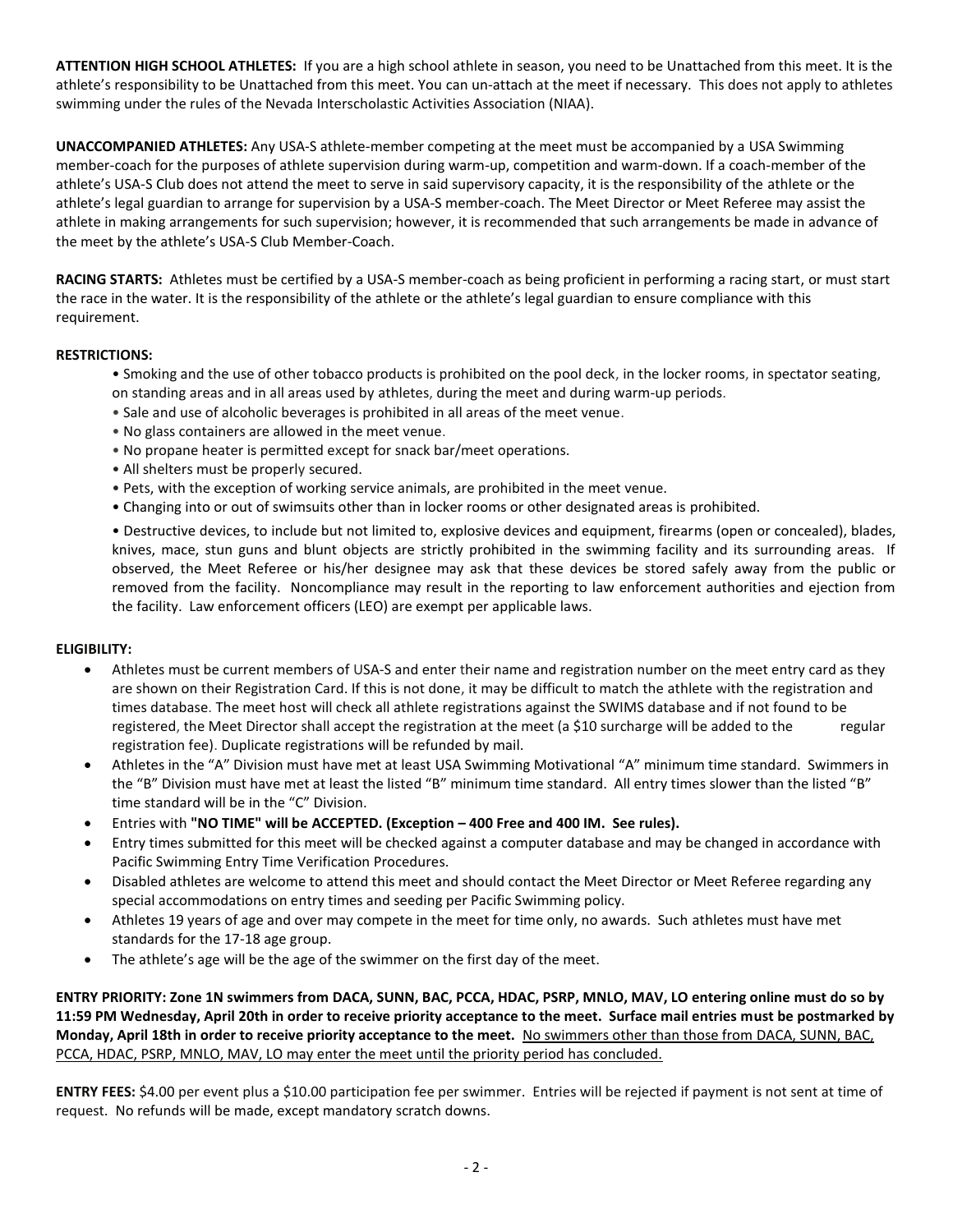**ONLINE ENTRIES:** To enter online go to **<http://ome.swimconnection.com/pc/DACA20160507>** to receive an immediate entry confirmation. This method requires payment by credit card. Swim Connection, LLC charges a processing fee for this service, equal to \$1 per swimmer plus 5% of the total Entry Fees. Please note that the processing fee is a separate fee from the Entry Fees. If you do not wish to pay the processing fee, enter the meet using a mail entry. **Entering online is a convenience, is completely voluntary, and is in no way required or expected of an athlete by Pacific Swimming.** Online entries will be accepted through Wednesday, **April 27th, 2016 at 11:59 PM.**

**MAILED OR HAND DELIVERED ENTRIES**: Entries must be on the attached consolidated entry form. Forms must be filled out completely and printed clearly with the athlete's best time. Entries must be postmarked by midnight, Monday, **April 25th, 2016** or hand delivered by 6:30 p.m. Wednesday, **April 27th, 2016**. No late entries will be accepted. Requests for confirmation of receipt of entries should include a self-addressed envelope.

| Make check payable to: De Anza Cupertino Aquatics or "DACA" |                                             |
|-------------------------------------------------------------|---------------------------------------------|
| Mail entries to: Annie Stein – Meet Director                | <b>Hand deliver entries to: Annie Stein</b> |
| 1080 S. De Anza Blyd.                                       | 1080 S. De Anza Blvd.                       |
| San Jose, CA 95129                                          | San Jose. CA 95129                          |

**CHECK-IN:** The meet will be deck seeded. Athletes must check-in at the Clerk-of-Course. No event shall be closed more than 30 minutes before the scheduled start of the session. Close of check-in for all individual events shall be no more than 60 minutes before the estimated time of the start of the first heat of the event. Athletes who do not check in will not be seeded and will not be allowed to compete in that event.

**SCRATCHES:** Any athlete not reporting for or competing in an individual timed final event that they have checked in for shall not be penalized.

**AWARDS:** Individual events will be awarded in the A, B, and C division. Ribbons for First through Eighth place will be given to the following age groups 8 & U, 9-10, 11-12. Athletes 13 years of age and older will not receive awards. "A" time medals will be given to swimmers achieving a new "A" time (PC-A for 8 & Under Athletes, USA-S A for 9 & Over Athletes), regardless of place achieved in the event. All awards must be picked up at the meet by coaches at the end of the meet. Awards will not be mailed.

**ADMISSION:** Free. A 2-day program may be available for a reasonable fee.

**SNACK BAR & HOSPITALITY:** A snack bar will be open each day. Generous and friendly hospitality provided for officials, and coaches.

**MISCELLANEOUS:** No overnight parking is allowed. Facilities will not be provided after meet hours. All participating clubs are expected to provide lane timers based upon the number of athletes registered to swim each day. Club timing lanes for Saturday and Sunday will be assigned and coaches will be notified of assignments during the week prior to the meet.

**MINIMUM OFFICIALS:** Clubs must follow Zone 1 North rules for providing officials. Each club must provide officials for each session according to the number of athletes entered in that session, following the table below. Clubs that do not provide sufficient officials must provide coaches to act in the place of officials.

| Club athletes entered in session | <b>Trained and carded officials requested</b> |  |  |  |  |  |  |
|----------------------------------|-----------------------------------------------|--|--|--|--|--|--|
| $1 - 10$                         |                                               |  |  |  |  |  |  |
| 11-25                            |                                               |  |  |  |  |  |  |
| 26-50                            |                                               |  |  |  |  |  |  |
| 51-75                            |                                               |  |  |  |  |  |  |
| 76-100                           |                                               |  |  |  |  |  |  |
| 100 or more                      | 5 and up (1 for every 25 athletes)            |  |  |  |  |  |  |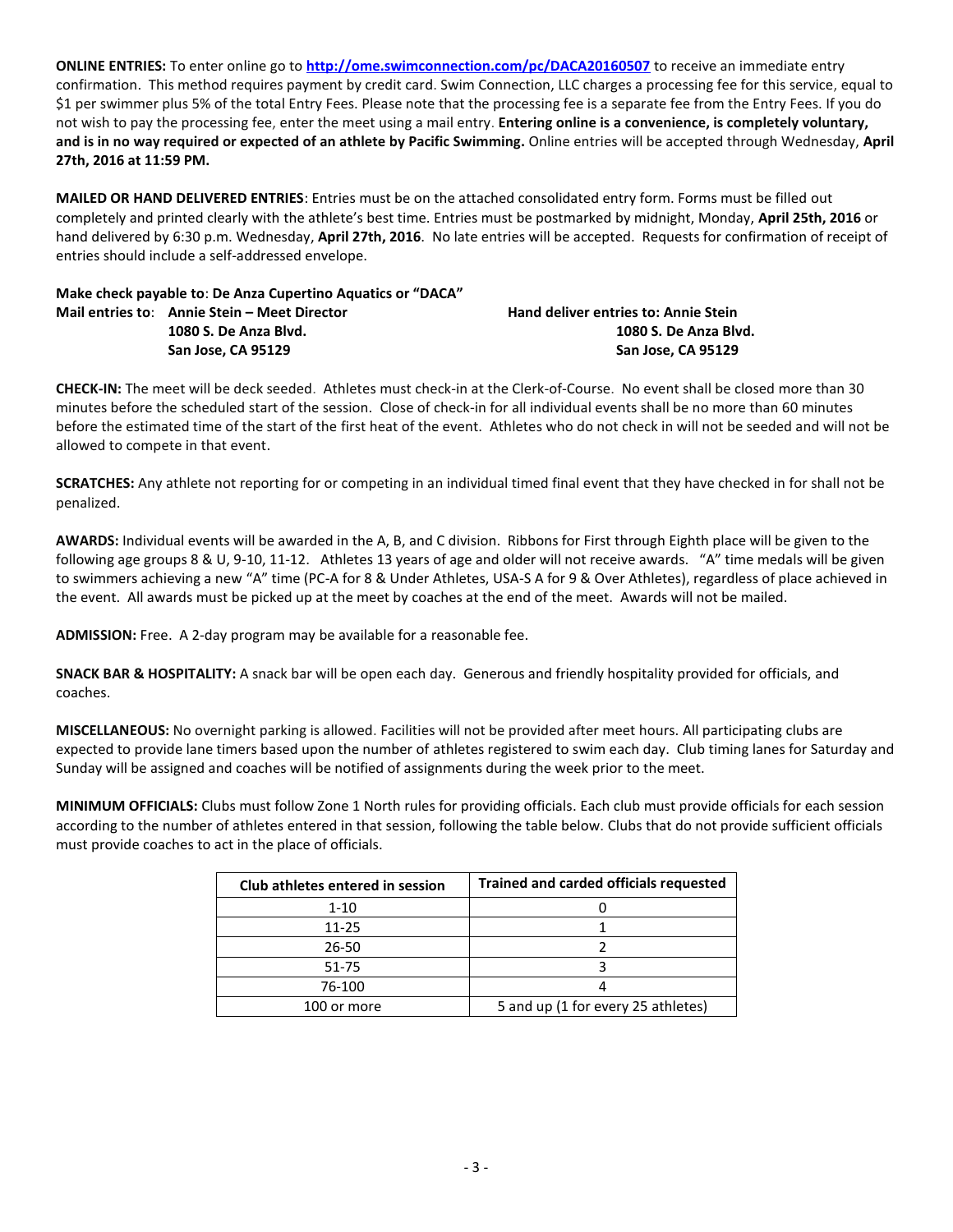| <b>EVENT SUMMARY</b> |                 |           |          |                                             |        |        |               |  |  |  |
|----------------------|-----------------|-----------|----------|---------------------------------------------|--------|--------|---------------|--|--|--|
|                      | <b>SATURDAY</b> |           |          | <b>SUNDAY</b>                               |        |        |               |  |  |  |
| <b>8 &amp; UN</b>    | $9-10$          | $11 - 12$ | $13 - 0$ | $13 - 0$<br>$11 - 12$<br>8 & UN<br>$9 - 10$ |        |        |               |  |  |  |
| 100 FR               | 100 FR          | 100 FR    | 200 FR   | 50 FR                                       | 50 FR  | 200 FR | <b>100 FR</b> |  |  |  |
| 50 BK                | 100 BR          | 100 BR    | 200 BR   | <b>50 BR</b>                                | 100 BK | 50 BK  | 200 BK        |  |  |  |
| 50 FL                | 50 BK           | 200 BK    | 100 BK   |                                             | 100 FL | 200 FL | 100 BR        |  |  |  |
|                      | 50 FL           | 50 FL     | 100 FL   |                                             | 200 IM | 200 IM | 200 IM        |  |  |  |
|                      | 400 FR          | 400 IM    | 50 FR    |                                             | 50 BR  | 50 FR  | 400 FR        |  |  |  |

# **EVENTS**

|                         | SATURDAY, MAY 7th  |              | SUNDAY, MAY 8th  |                    |
|-------------------------|--------------------|--------------|------------------|--------------------|
|                         | <b>SESSION A</b>   |              |                  |                    |
| GIRLS #                 | <b>EVENT</b>       | <b>BOYS#</b> | GIRLS#           | <b>EVENT</b>       |
| 1                       | 13 & O 200 FREE    | $\mathbf{2}$ | 47               | 11-12 200 FREE     |
| $\overline{\mathbf{3}}$ | $11 - 12$ 100 FREE |              | 49               | 13 & O 100 FREE    |
| 5                       | 13 & O 200 BREAST  | 6            | 51               | 11-12 50 BACK      |
| $\overline{7}$          | 11-12 100 BREAST   |              | 53               | 13 & O 200 BACK    |
| 9                       | 13 & O 100 BACK    | 10           | 55               | 11-12 200 FLY      |
| 11                      | 11-12 200 BACK     |              | 57               | 13 & O 100 BREAS   |
| 13                      | 13 & O 100 FLY     | 14           | 59               | $11 - 12200$ IM    |
| 15                      | $11 - 1250$ FLY    |              | 61               | 13 & O 200 IM      |
| 17                      | 13 & O 50 FREE     | 18           | 63               | $11 - 1250$ FREE   |
| $19*$                   | $11 - 12400$ IM    |              | 65               | 13 & O 400 FREE*   |
|                         | <b>SESSION B</b>   |              | <b>SESSION B</b> |                    |
|                         | $11 - 12$ 100 FREE | 22           |                  | $11 - 12$ 200 FREE |
| 23                      | 9 - 10 100 FREE    | 24           | 69               | 9 - 10 50 FREE     |
| 25                      | 8 & U 100 FREE     | 26           | 71               | 8 & U 50 FREE      |
|                         | 11-12 100 BREAST   | 28           |                  | 11-12 50 BACK      |
| 29                      | 9 - 10 100 BREAST  | 30           | 75               | 9 - 10 100 BACK    |
| 31                      | 8 & U 50 BACK      | 32           | 77               | 8 & U 50 BREAST    |
|                         | 11-12 200 BACK     | 34           |                  | 11-12 200 FLY      |
| 35                      | $9 - 1050$ BACK    | 36           | 81               | 9 - 10 100 FLY     |
|                         | $11 - 1250$ FLY    | 38           |                  | $11 - 12200$ IM    |
| 39                      | 8 & U 50 FLY       | 40           | 85               | $9 - 10200$ IM     |
| 41                      | $9 - 1050$ FLY     | 42           |                  | $11 - 1250$ FREE   |
|                         | $11 - 12400$ IM    | 44           | 89               | 9-1050 BREAST      |
| 45                      | $9 - 10400$ FREE   | 46           |                  |                    |

| SATURDAY, MAY 7th       |                    |                |
|-------------------------|--------------------|----------------|
|                         | <b>SESSION A</b>   |                |
| GIRLS#                  | <b>EVENT</b>       | <b>BOYS#</b>   |
| $\mathbf{1}$            | 13 & O 200 FREE    | $\overline{2}$ |
| $\overline{\mathbf{3}}$ | $11 - 12$ 100 FREE |                |
| 5                       | 13 & O 200 BREAST  | 6              |
| $\overline{7}$          | 11-12 100 BREAST   |                |
| 9                       | 13 & O 100 BACK    | 10             |
| 11                      | 11-12 200 BACK     |                |
| 13                      | 13 & O 100 FLY     | 14             |
| 15                      | $11 - 1250$ FLY    |                |
| 17                      | 13 & O 50 FREE     | 18             |
| $19*$                   | $11 - 12400$ IM    |                |
|                         | <b>SESSION B</b>   |                |
|                         | $11 - 12$ 100 FREE | 22             |
| 23                      | 9 - 10 100 FREE    | 24             |
| 25                      | 8 & U 100 FREE     | 26             |
|                         | 11-12 100 BREAST   | 28             |
| 29                      | 9 - 10 100 BREAST  | 30             |
| 31                      | 8 & U 50 BACK      | 32             |
|                         | 11-12 200 BACK     | 34             |
| 35                      | $9 - 1050$ BACK    | 36             |
|                         | $11 - 1250$ FLY    | 38             |
| 39                      | 8 & U 50 FLY       | 40             |
| 41                      | $9 - 1050$ FLY     | 42             |
|                         | $11 - 12$ 400 IM   | 44             |

\*Athletes entering the 400 Free and 400 IM must have achieved a USA-S "B" Time Standard for their age group and gender.\*

Use the following URL to find the time standards: <http://www.pacswim.org/swim-meet-times/standards>